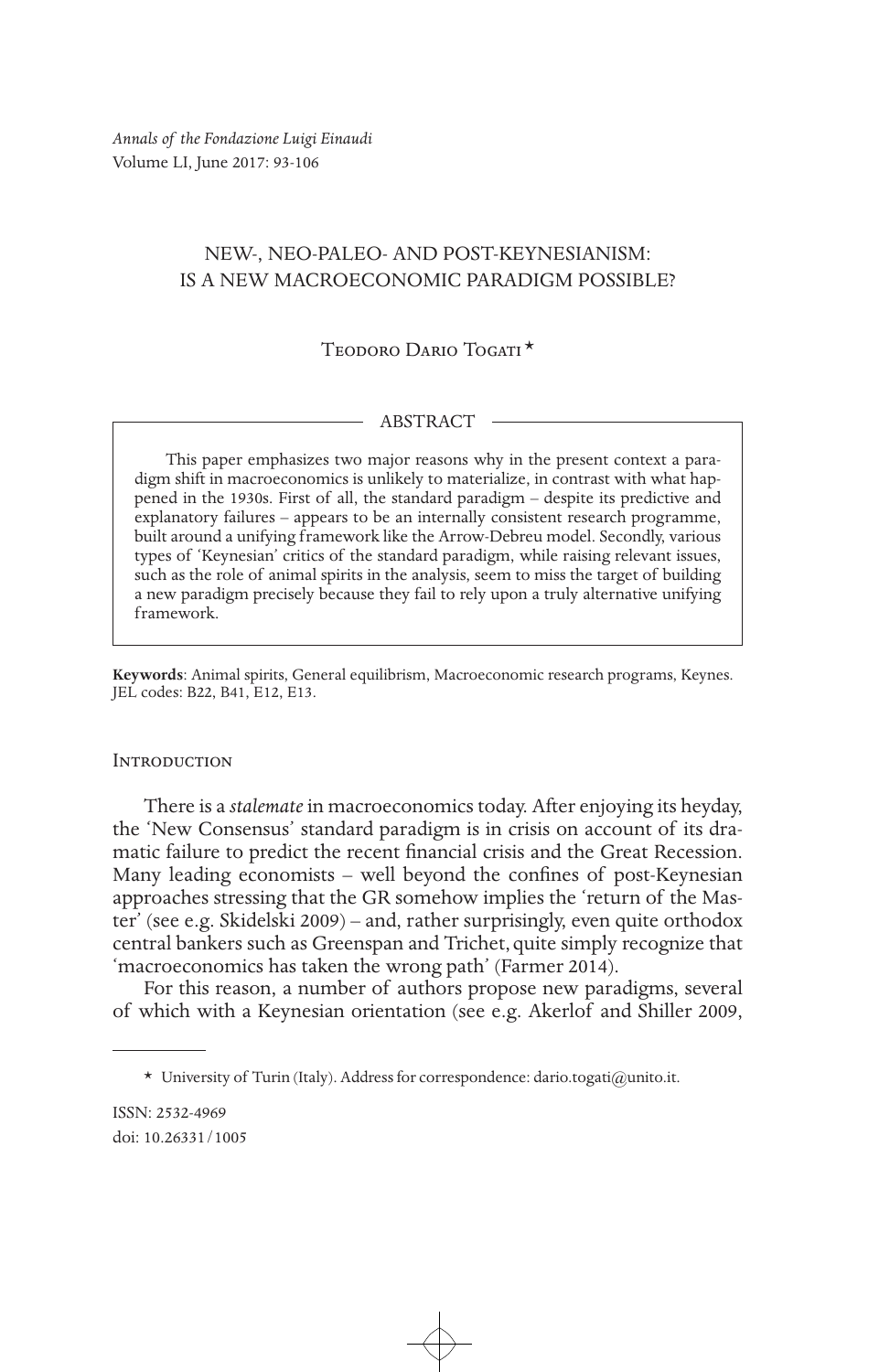Farmer 2014, Mankiw 2013, Stiglitz 2010). However, despite a great deal of 'label-mania' within Keynesian economics – a good example is the recent neo-paleo-Keynesian (NPK) research programme proposed by Farmer – a paradigm shift is not yet visible and it is doubtful that it will ever materialize, in contrast with what happened in the 1930s. The aim of the paper is to clarify the reasons why this shift is actually very difficult to carry out in the present context. Its thesis is that the shift is not taking place mainly because of critics' inability to break effectively with the standard neo-classical paradigm; more specifically, 'label-mania' within Keynesian theory may be a healthy sign of a lively debate but it is also a sign of downright confusion.

To demonstrate this point, I focus on one of the most significant critiques of current DSGE models which have appeared in the literature, namely that they omit the crucial Keynesian explanatory variable of animal spirits (see e.g. Akerlof and Shiller 2009, Farmer 2014, Frydman and Golberg 2011, Greenspan 2008).Greenspan, for example, recognizes that the GR has once again shown us 'the *innate human* responses that result in swings between euphoria and fear that repeat themselves generation after generation with little evidence of a learning curve' (Greenspan 2008: 9; my italics). In his view, such swings represent 'the large missing "explanatory variable" in both risk-management and macroeconometric models' (*ibid*.).

Some proposals for alternative paradigms start merely by seeking to remedy this omission. In particular, this paper focuses on the following: a) the 'neo-paleo-Keynesian' research programme proposed by Farmer 2014 that seeks to introduce animal spirits to the general equilibrium model (section 1); b) Akerlof and Shiller's behavioural approach that has recently drawn the attention of economists to this variable (section 2); c) Sheila Dow's analysis stressing the role of animal spirits within the post-Keynesian approach (section 3).

### 1. Animal Spirits and General Equilibrium Theory

Several economists stress the limitations of the dominant new-Keynesian stance that places the emphasis on money wage rigidity in DSGE models and reaches the conclusion, among others, that monetary policy is not neutral in the short-run. In particular, Farmer raises a crucial critique concerning the identity of the new-Keynesian approach: 'Despite its name, the new-Keynesian research program is neither new nor Keynesian. The idea, that real economic activity may be different from its long-run steady state as a consequence of sticky prices, is firmly rooted in monetarist tradition' (Farmer 2014).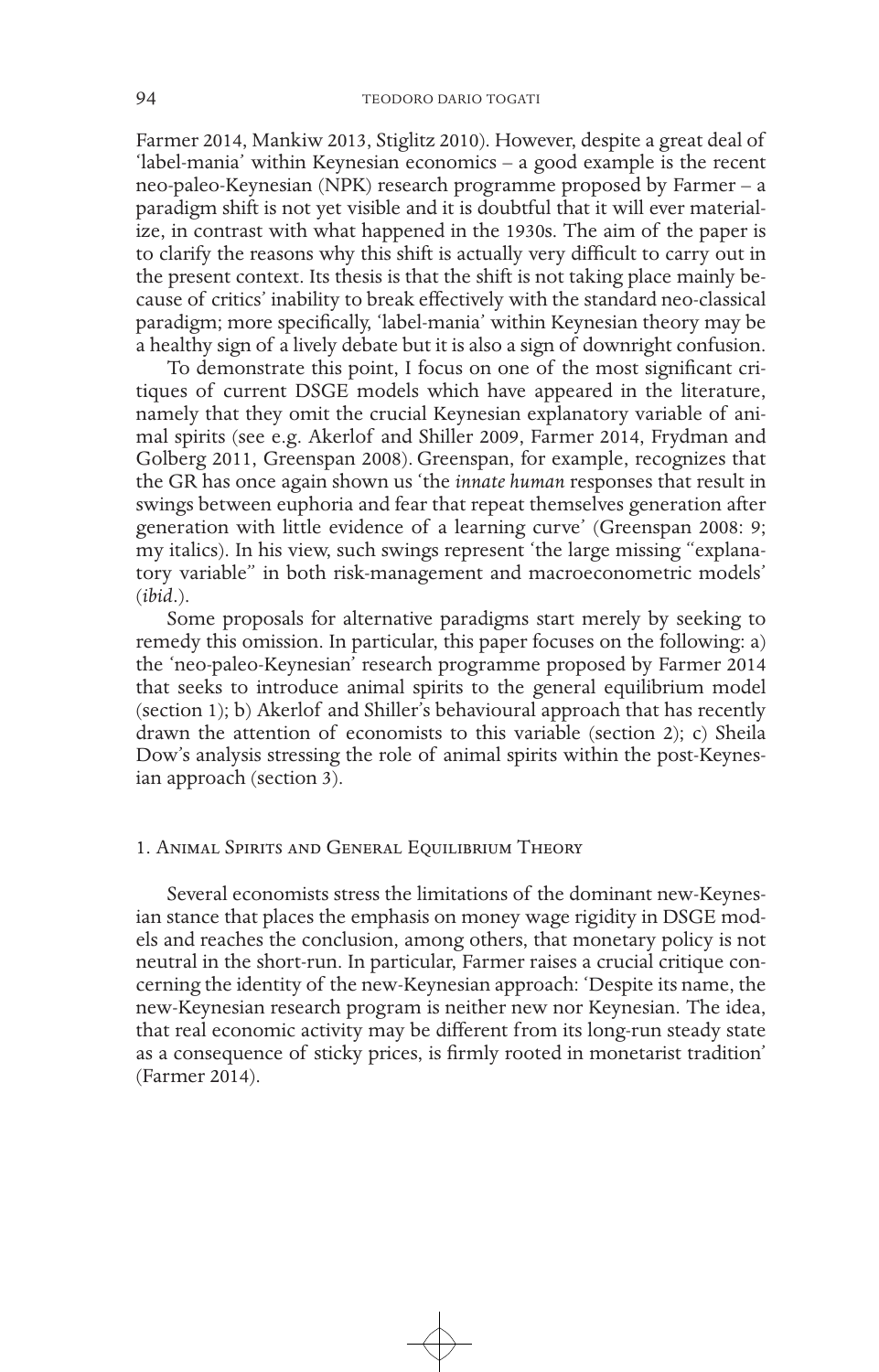To remedy this omission, Farmer proposes a new research programme, which he labels 'neo-paleo-Keynesian' (NPK). However, it can be argued that this label is a sign of confusion. For example, he claims that his research program:

Is unashamedly neo-classical. It seeks to reconcile Keynesian ideas with the microeconomics of general equilibrium theory; and it does so in a new way. As with new-classical and new-Keynesian economics, neo-paleo-Keynesianism constructs models of rational actors who interact in markets. In contrast to new classical and new-Keynesian programs, neo-paleo-Keynesianism contains two propositions that are absent from the hard core of these agendas: 1) there is a continuum of possible equilibrium unemployment rates and 2) the unemployment rate that prevails is determined by the "animal spirits" of investors' (*ibid*.).

How can a 'neo-classical' research programme be a more Keynesian alternative than the new-Keynesian one? My impression is that the programme Farmer proposes is not really an alternative to the standard approach and that it may at best represent a particular way of developing it.

To make this point clear, I begin by focusing on Lakatos's 'research programme' notion, to which Farmer makes implicit reference in the above quotation. As Hands notes, this notion is quite useful especially 'for understanding the *structure* of economics (or a particular economic theory), even if it is not a good tool for assessment. Economic theories do seem to have hardcores, protective belts, positive and negative heuristics' (Hands 2001:  $296$ ).<sup>1</sup>

More specifically, according to Lakatos, it is possible to distinguish the following parts of a general research programme: a) the hardcore, which is made up of the metaphysical or unquestioned principles or postulates of its vision (in this case, of the economy); the protective belt (auxiliary or simplifying assumptions which are needed to build up specific models or theories), and positive heuristics (i.e. beliefs on how to develop the programme) and negative heuristics (the moves that the programme forbids).

It can be argued that the strength of the standard macro paradigm lies in its internal consistency. In particular, I suggest that the current orthodoxy is consistent not just because it is cast in an axiomatic form but also because it provides a correct articulation of its research programme along Lakatosian lines. For example, within the neo-Walrasian framework underlying standard macro, the postulates/simplifying assumptions distinction is clearly made. This is because such a framework is based on the Arrow-

<sup>&</sup>lt;sup>1</sup> For a significant instance of Lakatosian analysis of economic paradigms, see e.g. LEJONhufvud 1976. For the distinction between prescriptive and descriptive use of Lakatos's framework, see also Dow 2012: 111.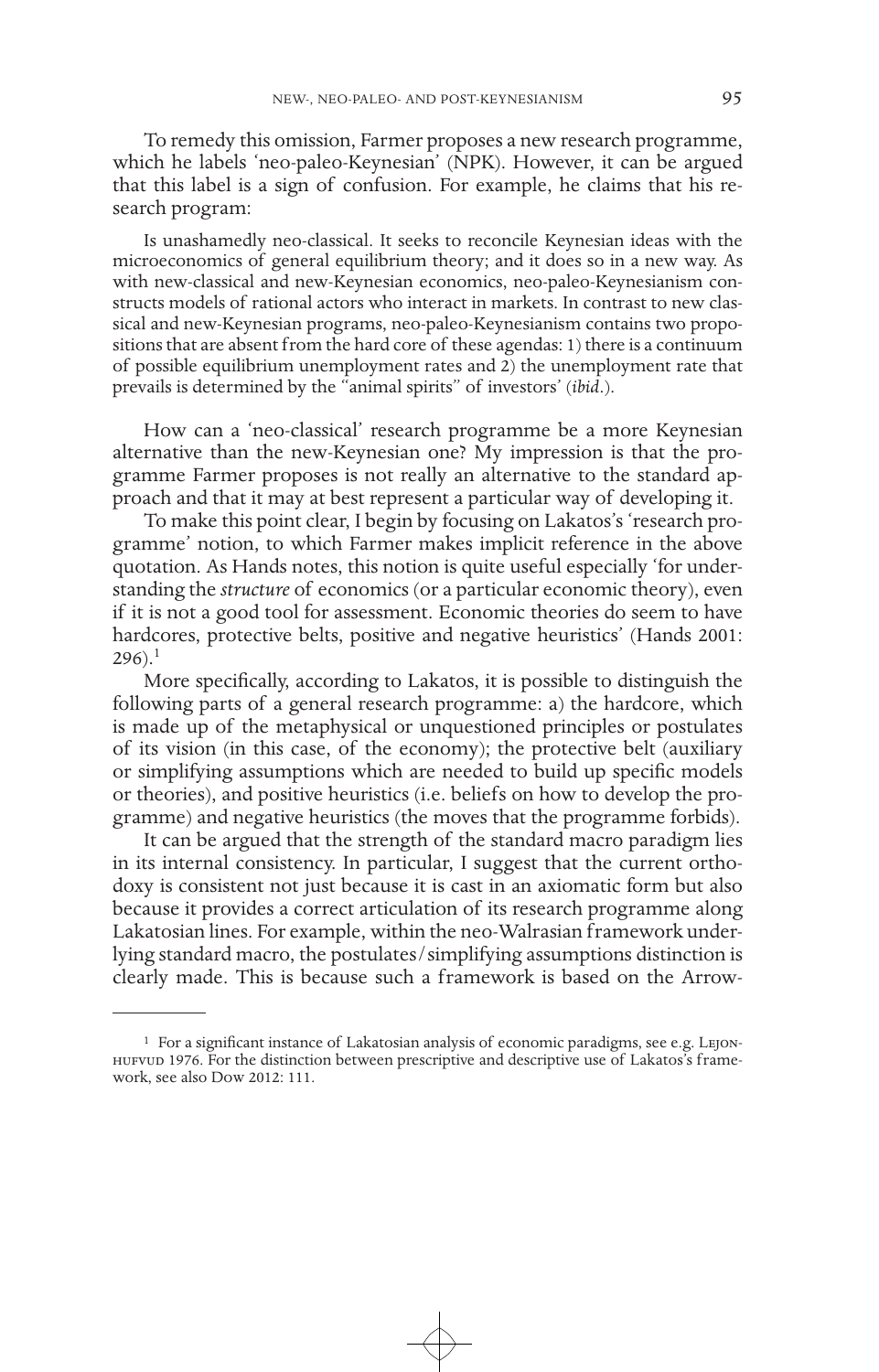Debreu model, which fixes the 'grammar' for correct economic theorizing and formalizes the vision of the economy on the grounds of basic postulates, such as the rational atomistic agent, the equilibrium method and the view that phenomena should be explained in individualist terms (see e.g. Hahn 1984). Such postulates single out the 'drivers', the so-called 'deep parameters': i.e. individual preferences and resources, such as technology and the amount of labour and capital, which are assumed to be stable.

In the current orthodoxy, the general Arrow Debreu framework is one thing and a specific construct, such as the Real Business Cycle model, is another. While the former is a meta-model, the latter is just one instance of general equilibrium theory that is subject to great simplifications – such as perfectly competitive markets, full price flexibility, representative agents and rational expectations – in order to carry out macroeconomic analysis. In particular, it should be noted that these simplifying devices:

- a) are needed to build up macro as technical discipline providing a 'positive' simple, unifying representation of the economy as a whole;
- b) are strictly interconnected and follow from the vision of capitalism as being internally stable.

On these grounds, the following critical remarks on Farmer's stance seem to be justified. First, contrary to what he believes, there can be no room for animal spirits (seen as purely irrational forces such as those mentioned by Greenspan in the above quotation) at the level of hardcore, i.e. the basic postulates of the general equilibrium approach. Introducing animal spirits at this level would contradict the first principle of rationality and the key role of 'deep parameters', which are assumed to be stable. In particular, it can be argued that, from the standpoint of pure theory, animal spirits and deep parameters are not in *pari materia*: the former (together with other forms of behaviour such as rules of thumb) represent 'phenomenological' data, while the latter represent, as the term 'deep' suggests, an 'essential' level of reality, beneath the surface of phenomenological appearances.<sup>2</sup>

Secondly, animal spirits cannot find room at the level of simplifying assumptions either. The point is that these are needed to highlight the normal working (in the positive, descriptive sense) of the economy (including business cycles)<sup>3</sup> on the grounds of the 'deep parameters', the only structural data we need to understand this working along neo-classical lines. Intro-

<sup>2</sup> For an interpretation of standard macro (in particular, Lucas's approach) as a form of 'essentialism', see e.g. Togari 1998: 218-225.

<sup>3</sup> Thanks to stochastic formulation of equilibrium, the notion of 'normal' working of the economy is not confined to 'long-run equilibrium', it has been extended to include fluctuations in the shape of comovements. This means that according to the standard postulates the economy can be regarded as being always in equilibrium.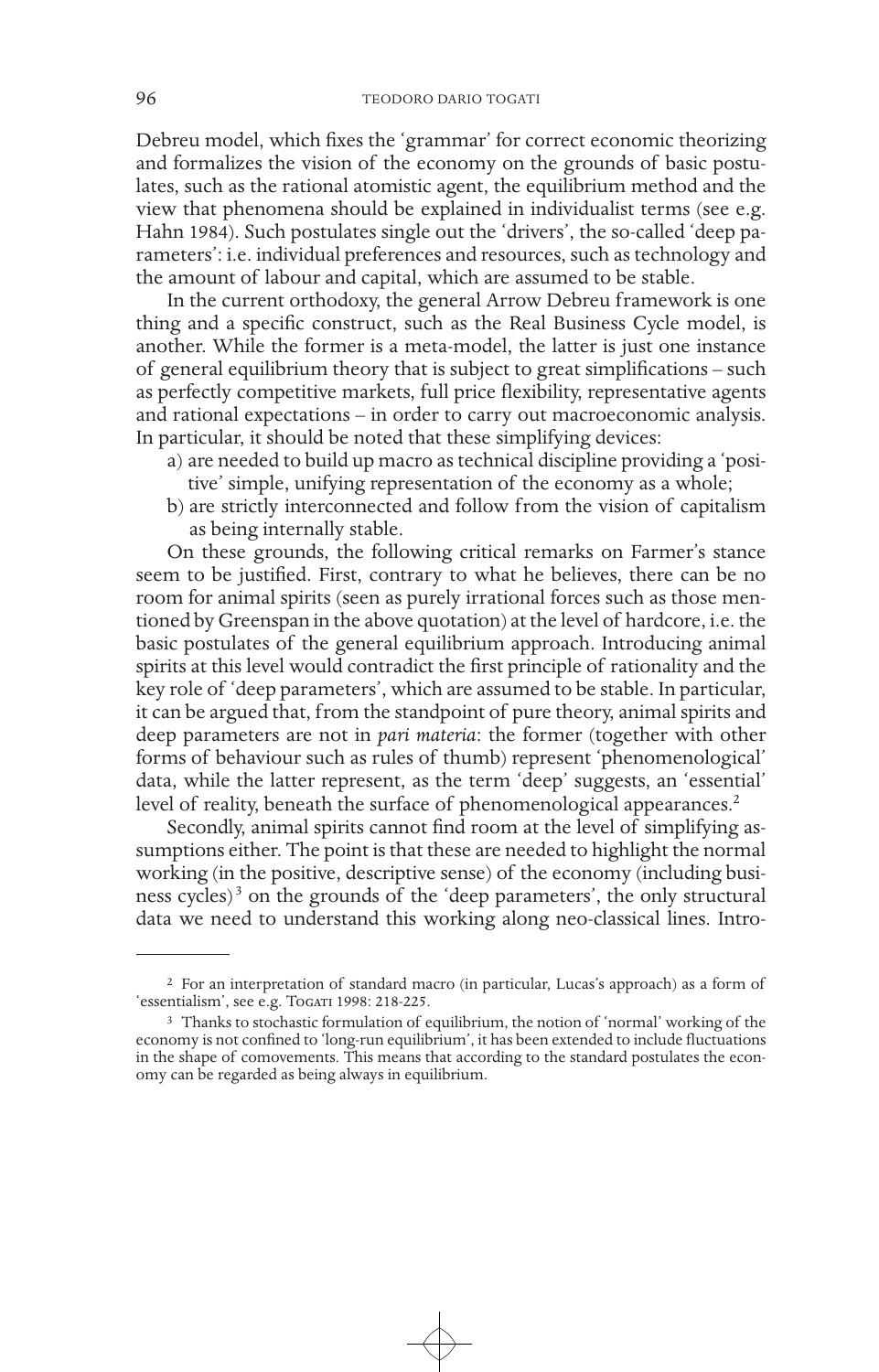ducing animal spirits at this level would impair the main aim of such simplifications, which is to provide simple, 'coherent' representations of the economy as a whole. Indeed, the evolution of standard macro from the early days of the neoclassical synthesis to DSGE models has consisted of purging models gradually from the factors that are not a direct expression of 'deep parameters', such as aggregate demand. In their neoclassical variants, DSGE models do not even allow it to enter the picture as a disturbing shock; indeed, the only shocks that are, in principle, allowed in these models are those relating to deep parameters such as technology and preferences.

Thirdly, the consideration of animal spirits is possible instead at the level of positive heuristics of the general equilibrium research programme. This means that it represents a development of the programme rather than a full-blown alternative to it. To see this point, it is important to realize that the explanatory power of the Arrow-Debreu model is not confined to the positive side of the analysis, namely the description of an ideal economy where there are complete markets. It also has a normative side, helping, for example, to structure the analysis of real-world economies when some features of the Arrow-Debreu model, such as the complete set of future markets, are missing. This kind of 'negative' method has been adopted by Hahn, for example, in several contributions (see e.g. Hahn 1984).

In principle, there could be many possible deviations in the real world economy from the norm set by the perfect and complete Arrow-Debreu market world; one might think, for example, of phenomena such as unemployment, crises, bubbles etc., which would be impossible in such an ideal setting. These deviations can be interpreted as departures from the above postulates or auxiliary assumptions. Such departures can be as many as there are potential market (or government) imperfections and each could generate a positive heuristic development.

For example, as Farmer himself stresses, persistent unemployment in the neo-Walrasian macro models must be traced to price rigidities, one of the main 'empirical obstacles' to the realization of full equilibrium in various markets.<sup>4</sup> But these in turn can be accounted for in seemingly alternative ways by making reference to various types of market imperfections. One of these is a form of irrationality, namely workers' money illusion, long emphasized in the literature (e.g. Leontief 1947). In his programme, Farmer does not specify what he means by 'animal spirits'. However, if these are defined to include money illusion as well,<sup>5</sup> it can be argued that

<sup>4</sup> This is so because price rigidities do not undermine the possibility of providing simple representations of the economy on the grounds of 'deep' parameters.

<sup>5</sup> This is what Akerlof and Shiller (2009) do, see below.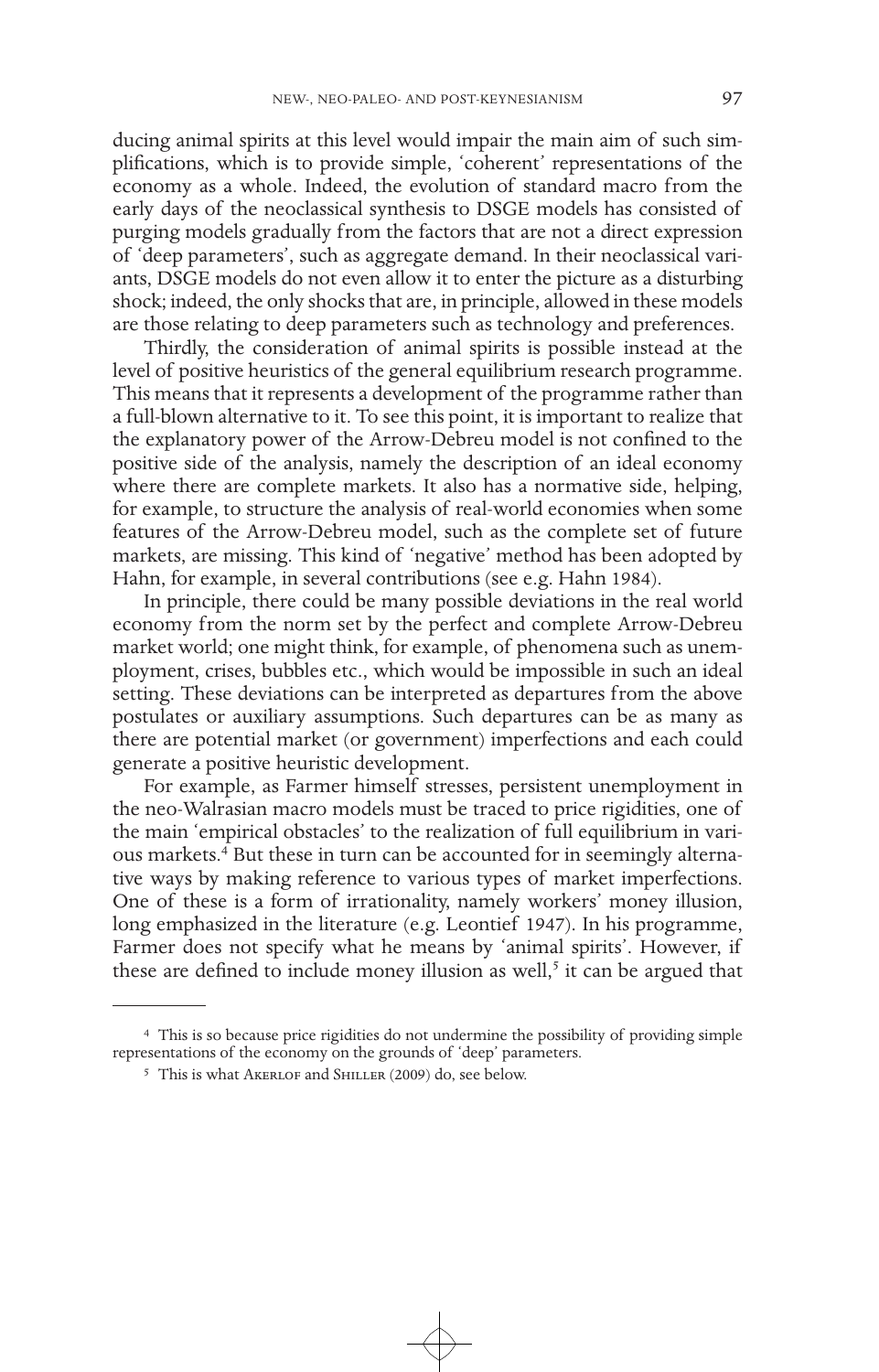not only is his proposal not alternative to the standard one, but not particularly new either. On the other hand, if by using the term he refers to the spontaneous mood of investors à la Keynes, then his aim to link animal spirits to multiple equilibria does not appear consistent with the logic of general equilibrium for at least two reasons. First, following this logic, investments are primarily determined by technology influencing the marginal productivity of capital; thus animal spirits remain an ad hoc factor. Secondly, even if there were unexplained shifts in investment, the capital market by itself is irrelevant in accounting for multiple equilibria since determines not the level of income but only the real rate of interest. In other words, the problem Farmer should address is that in general equilibrium analysis there is no room not only for animal spirits as such but, more in general, for the principle of effective demand.

#### 2. Animal Spirits and the Behavioural Approach

Following the behavioural approach, Akerlof and Shiller (2009) make a very significant contribution to the analysis of animal spirits, which they regard as the basis for an alternative macroeconomic paradigm. They too stress the limitations of the DSGE models, especially as far as the interpretation of the recent GR is concerned:

Most economists [...] assume [...] that variations in individual feelings, impressions and passions do not matter in the aggregate and that economic events are driven by inscrutable technical factors or erratic government action (Akerlof and Shiller 2009: 1).

Unlike most economists (including Greenspan and Farmer), Akerlof and Shiller extend the notion of animal spirits, well beyond familiar usage (for an assessment see Dow and Dow 2011). While traditionally this notion has been regarded as vague (e.g. Fuster *et al*. 2010: 67) or a kind of black box, they try to look inside it. As the following citation shows, they regard it as encompassing several forms of irrational behaviour:

The idea that economic crises, like the current financial and housing crisis, are mainly caused by changing thought patterns goes against standard economic thinking. But the current crisis bears witness to the role of such changes in thinking. It was caused precisely by our changing *confidence, temptations, envy, resentment and illusions –and especially by changing stories* about the nature of the economy (*ibid*.: 4, my italics).

On the basis of this broad interpretation, they justify their critique of the dominant new-Keynesian stance that relies on DSGE models and ex-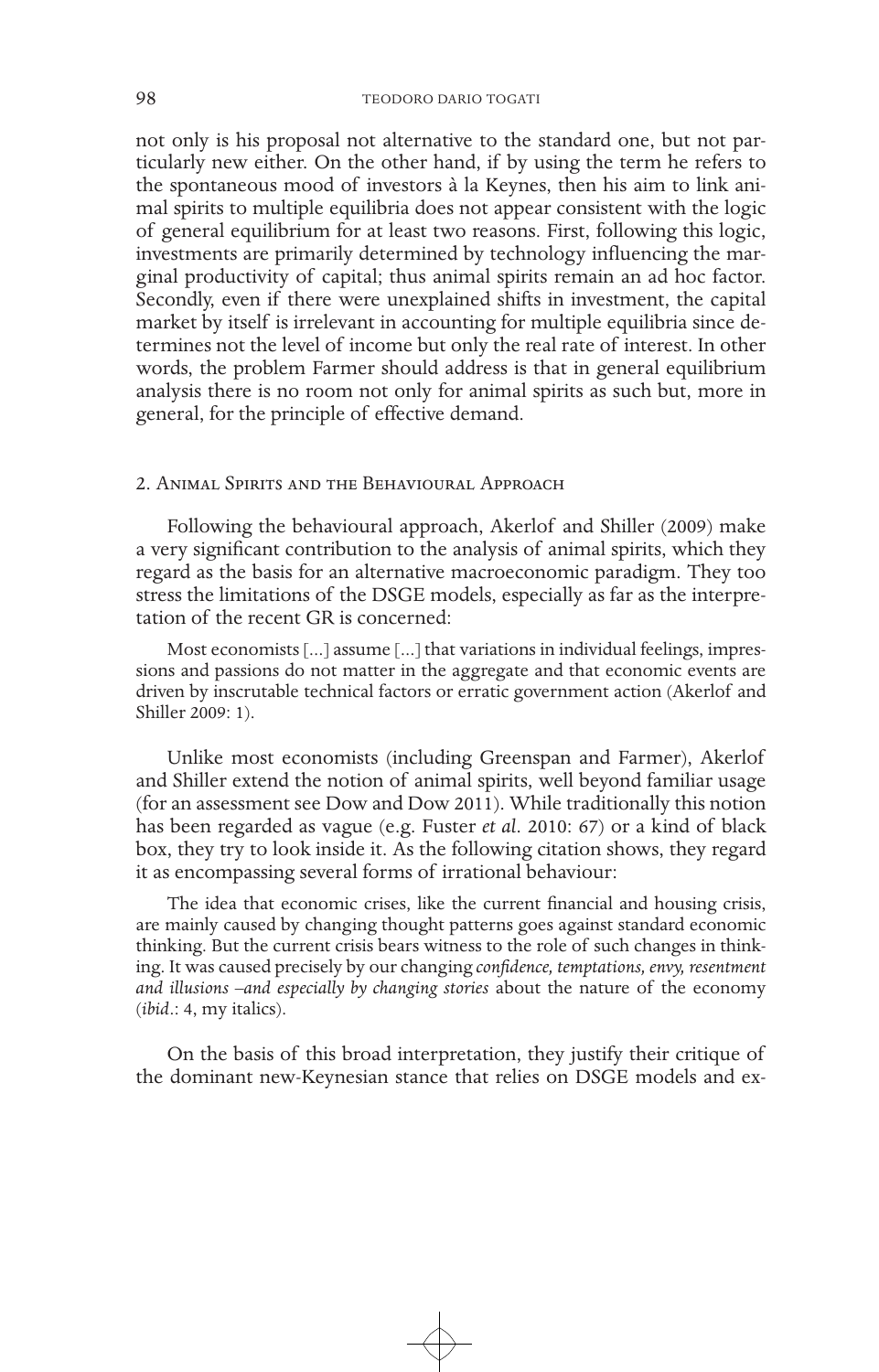plains persistent unemployment on grounds of money wage rigidity. Strictly speaking, in their view these economists do not neglect animal spirits *tout court*, but consider only one specific form that leads them to make only a minimal departure from full employment and standard models:

Macroeconomics textbooks [used to] explain deviation from full employment by a single type of animal spirit: that workers dislike money wage cuts, and that employers are therefore reluctant to make them [...]. A more sophisticated explanation for why wages are slow to change [...] explains fluctuations in employment arising from shifts in demand as due to [...] 'staggered contracts'. The macro textbooks are full of many other departures from the simple thought experiment of Adam Smith [...] and that leads us to the philosophical difference between this book and standard economics texts. This book is derived from a different view of how economics should be described. The economics of the textbooks seeks to minimize as much as possible departures from pure economic motivation and from rationality [...]. Explanations in terms of small deviations from Adam Smith's ideal system are clear [...] (and) well understood. But does *not* mean that these small deviations [...] describe how the economy really works (*ibid*.: 4-59).

Akerlof and Shiller thus emphasize that their broad interpretation of animal spirits allows them to capture how the 'economy really works' and why it takes rollercoaster rides, making a much broader deviation from the Arrow-Debreu ideal system (seen as formalization of the invisible hand view) than most economists are willing to do:

In our view economic theory should be derived not from the minimal deviations from the system of Adam Smith but rather from the deviations that actually do occur and that can be observed [...] a description of how the economy really works must consider those animal spirits (ibid.: 5).

It is important to clarify the methodological implications of Akerlof and Shiller's broader analysis of animal spirits. As the above citation shows, in their view these are not just a matter of pure psychological or irrational moves, such as mental energy or life force, but also include social features, such as confidence, fairness, corruption, money illusion and stories, that play a key role in the economy. For example, they regard the New Economy as a 'story', i.e. a false collective belief or rationalisation of a 'new era' leading to bubbles or unjustified asset prices.<sup>6</sup>

The major methodological implication of this approach is that it involves a shift of emphasis from pure deductivist forms of analysis to ob-

<sup>6</sup> In particular, in his analysis of the recent GR Shiller regards an epidemic of irrational public enthusiasm for housing investment or 'social contagion of boom thinking as the most important single element to be reckoned with in this speculative boom' (SHILLER 2008: 41).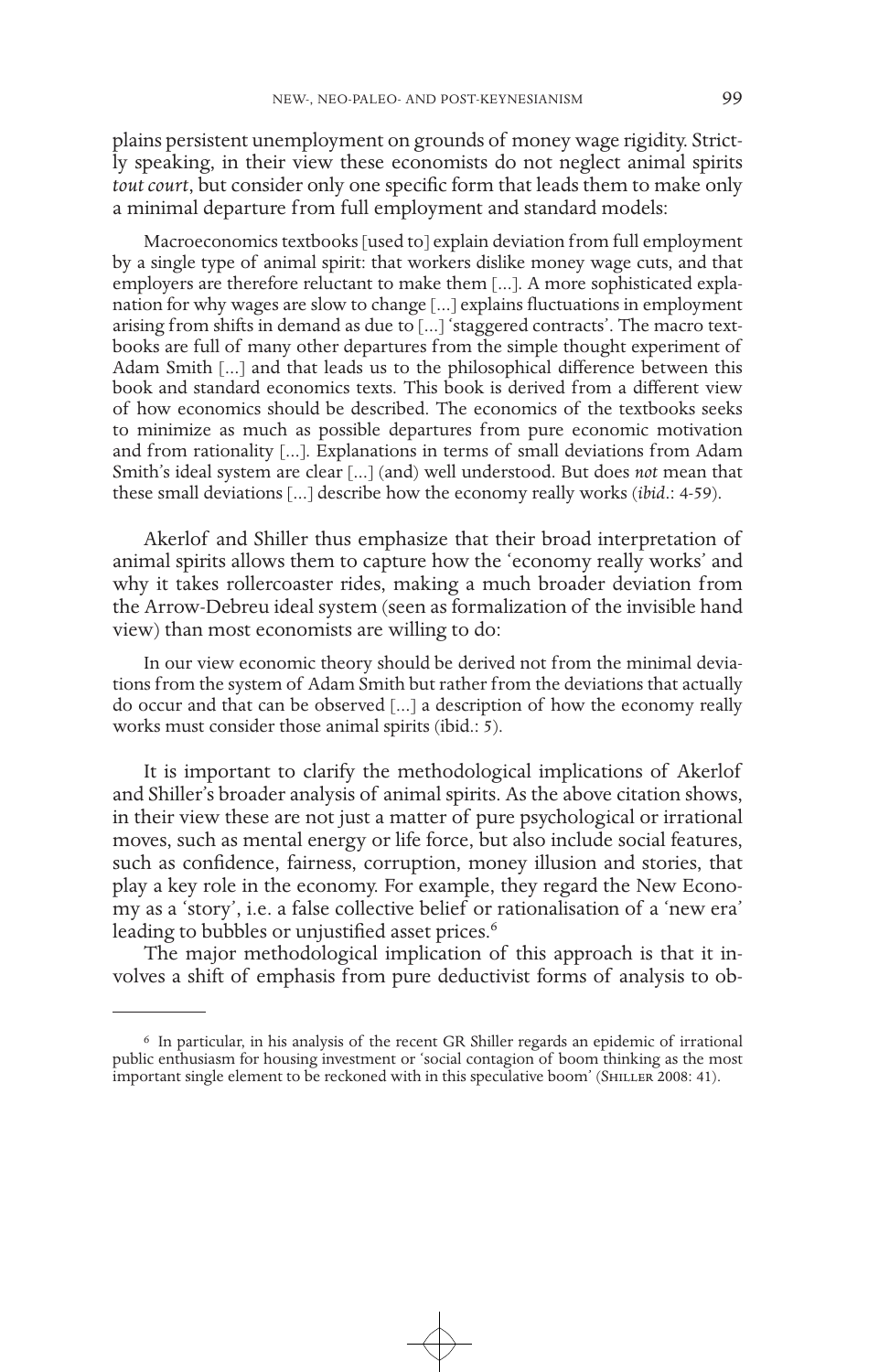servation of agents' actual behaviour. Indeed, unlike Farmer, Akerlof and Shiller do not aim to construct better general equilibrium models by inserting animal spirits into them, nor do they seek to build simple aggregate models that could represent an alternative to DSGE models. They seem to believe that with the provision of a more complete account of how agents' actual behaviour deviates from the norm – which is the aim of behavioural economics – the norm itself becomes less and less relevant.

The important question to ask, however, is whether this step is sufficient to justify a new paradigm, alternative to standard macro. In the light of the previous account of the structure of paradigms along Lakatosian lines, the answer has to be negative. The point is that Akerlof and Shiller do not provide an alternative neither at the level of postulates nor at that of auxiliary/ simplifying assumptions. They simply regard agents' actual behaviour as deviation from the perfect rationality benchmark, the first postulate of the standard paradigm. This inevitably compels them to draw the conclusion that such behaviour is 'irrational'. As already noted, emphasis on irrationality per se cannot aim to replace either the basic postulates of standard theory or its account of the 'normal' working of the economy. Indeed, it can be argued that their work does not make a vast difference to conventional macroeconomic modelling. From this standpoint, it can be interpreted as a contribution along the lines of early Keynesian models – incorporated in old textbooks, such as Dornbusch and Fisher (1990, ch. 12) and now outmoded since the advent of rational expectations and DSGE on account of their 'ad hoc' treatment of expectations – that used to consider the role of effective demand in terms of shocks hitting the stable structure of the economy (defined in the traditional sense as reflecting deep parameters).

In other words, through Akerlof and Shiller's lens Keynes appears substantially like Pigou, namely suggesting an approach to business cycles based on psychological factors, such as waves of optimism and pessimism. They thus subscribe to a long-standing conclusion of much of Keynesian literature from Hicks's 'Mr Keynes and the Classics' onwards: namely that at the end of the day, Keynes's theory is relevant essentially for dealing with pathological phenomena such as bubbles and fluctuations rather than the normal or structural working of the economy. DSGE models thus still have a role to play in representing the latter.

This is not all, however. It is even possible to suggest that Akerlof and Shiller's work actually represents a heuristic development of the standard paradigm itself. This is so for at least two reasons. First, Akerlof and Shiller could be regarded as completing the neoclassical research programme concerning fluctuations, as indicated for example by Ohanian:

The literature on general equilibrium business cycle models has made considerable progress in understanding how different model economies respond to what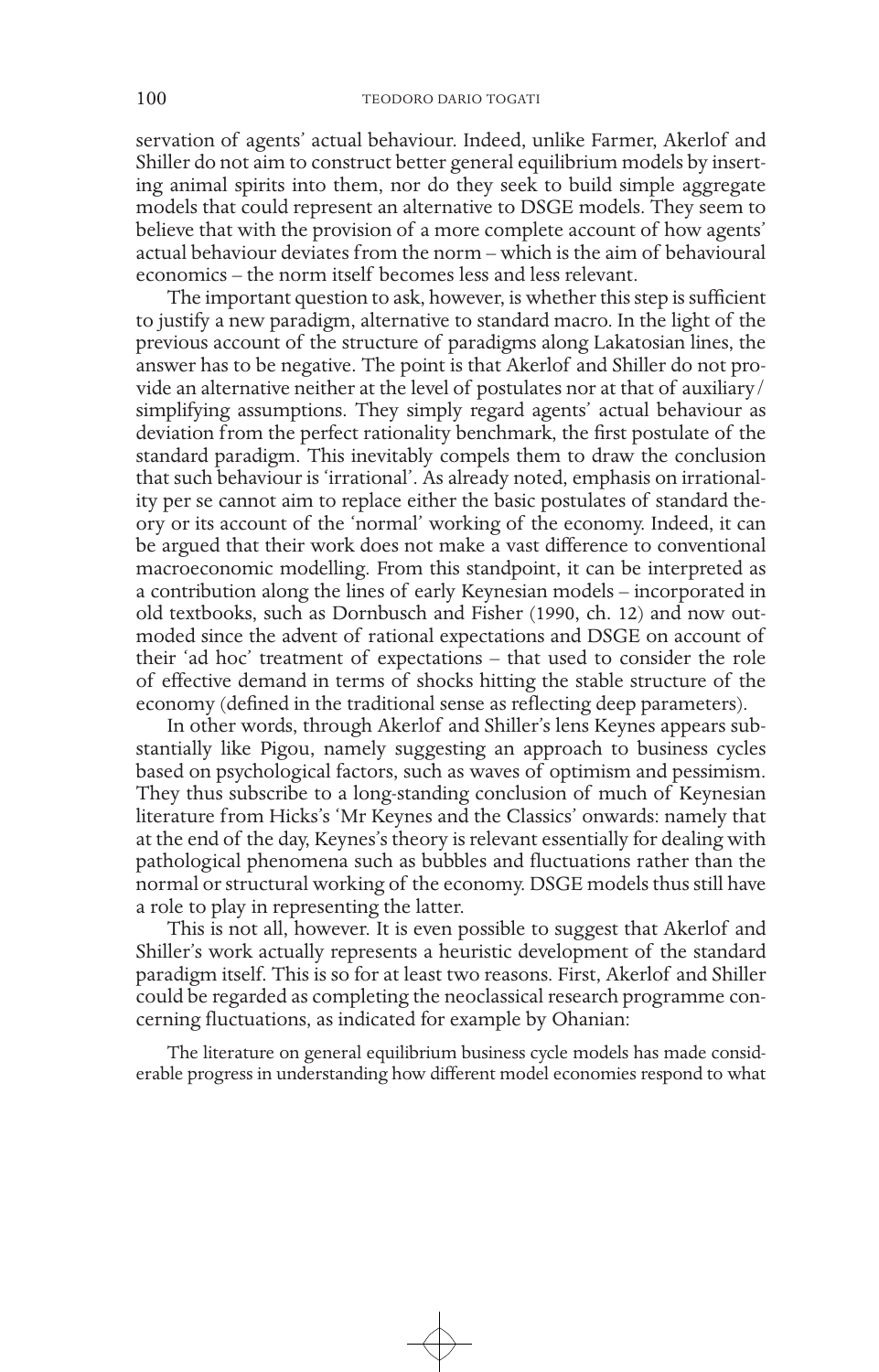we call *abstract shocks*: shocks that do not have a precise definition or acknowledged source. This category includes productivity shocks, preference shocks, financial shocks, risk shocks and markup shocks, among others. However, because the focus of the literature has been on studying the effect of different types of shocks in different types of economies, there has been less progress on developing and testing theories about the nature and sources of these abstract shocks (Ohanian 2010: 48).

When seen in this perspective, the two authors do make a contribution to the definition of the nature of the shocks. While the standard paradigm relies on 'abstract' shifts in individual preferences, their work amounts to a clarification of the fact that such shocks are ultimately due to a number of natural or psychological features of human behaviour that economists usually neglect.

One may note, for example, that Akerlof and Shiller's contribution is useful in rationalizing a number of 'popular' explanations' of the GR, tending to 'personalize' some of its proximate causes – such as consumers' gullibility, mortgage brokers' greed, flaws in the US regulatory system, securitization processes, investment bankers (who dreamed up the new security products), rating agencies – mentioned in Alan Blinder's 2007 article entitled 'Six fingers of blame'.

Secondly, Akerlof and Shiller's analysis of persistence of fluctuations or recessions is not that different from the one provided by standard models: that is, they continue to regard money wage rigidity as the cause of persistent unemployment following shocks that shift the aggregate demand curve. Their broader view of animal spirits leads them to place the emphasis on alternative explanations of this rigidity (for example, those cast in terms of fairness or efficiency wage) with respect to the standard money illusion account.

# 3. Animal Spirits and Post-Keynesian Analysis

The analysis of animal spirits carried out by many post-Keynesians (e.g. Shackle 1967, Davidson 2009) quite naturally represents the starting point for their critique of standard macro models. In line with their emphasis on true uncertainty, they regard animal spirits as referring to irrational, innate forces, which make investment appear as almost a totally autonomous, uncaused cause of economic events, such as fluctuations.

One problem with this stance is that it is not readily amenable to the construction of an alternative paradigm, along the Lakatosian lines clarified above. For this purpose, as noted above, placing the emphasis on irrationality does not appear a viable solution. In particular, in order to make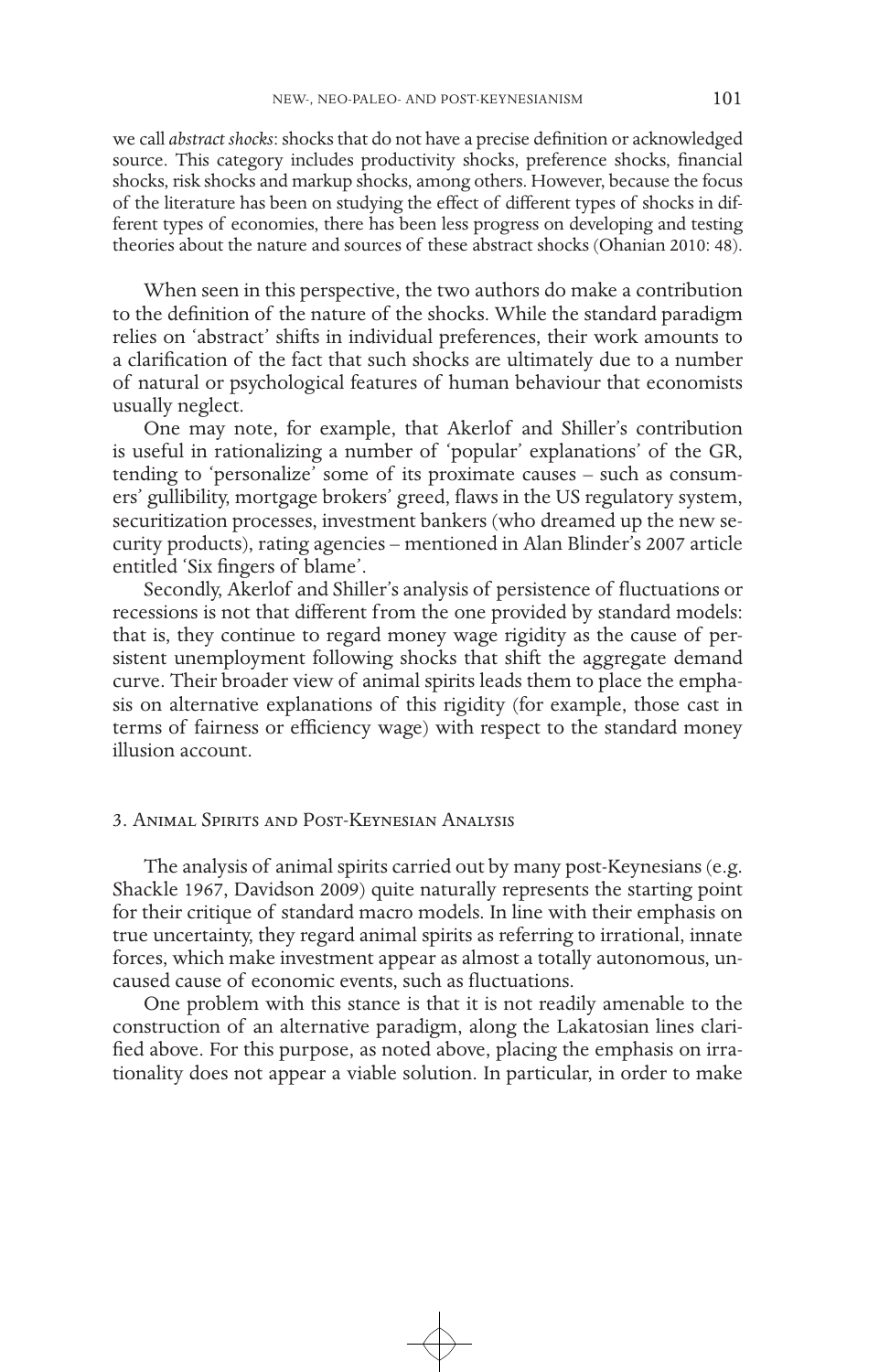Keynesian theory capable of dealing with the normal or structural working of the economy rather than just with pathologies, it is also necessary to build a more positive analysis of agents' behaviour aimed at replacing the standard postulates. In this perspective, Sheila Dow's work represents an important contribution. In contrast with the view just summarized, she emphasizes three main points:

- A) the need to overcome dualistic distinctions in the analysis of agents' behaviour, such as that between cognition and sentiment, in the light of Keynes's broader notion of rationality (see e.g. Dow 2011);
- B) animal spirits are not entirely innate or spontaneous but also represent structural factors that can be 'endogenized' (see, e.g., Dow and Dow, 2011; Dow, 2013B);
- C) conventions play a key role in Keynes's analysis and they partially overlap with animal spirits.

These features represent significant innovations with respect to the standard paradigm that could potentially open the way to an alternative, full-blown Keynesian macro paradigm. Suffice it to note that they imply calling into question the standard postulate of rationality as well as methodological individualism. However, this potential has yet to be fully realized, mainly because Dow does not seem interested in pursuing the objective of articulating the Keynesian paradigm along the lines advocated here. This may be so for various reasons. One may be that in post-Keynesian literature there is too much equivocation around terms, such as 'postulates' or 'fundamental assumptions', which may sound like advocating an axiomatization or formalization of Keynes's theory, when in fact only a distinction between different parts of a paradigm is what is needed. Another reason is that Dow regards the existence of a plurality of stances within the post-Keynesian camp as a positive feature, following the 'horses for courses' perspective (e.g. Dow 2013a). In this view, the construction of a *unifying* Keynesian paradigm playing the same role as the Arrow-Debreu model in the standard approach simply fails to appear feasible and may even be misleading.

In my view, however, insofar as it represents a clear disadvantage with respect to standard macroeconomics and is therefore quite likely to account for its declining influence in both academic and policy terms, there is reason to believe that the lack of such a unifying paradigm is the most important problem facing post-Keynesianism today.

This view is forcefully stressed by a prominent Cambridge economist such as Pasinetti, who suggests that the problem arises with the *General*  Theory itself due to Keynes's particular type of 'implicit theorizing'<sup>7</sup> and

<sup>7</sup> This expression can be used in various ways to express limitations of the GT. It was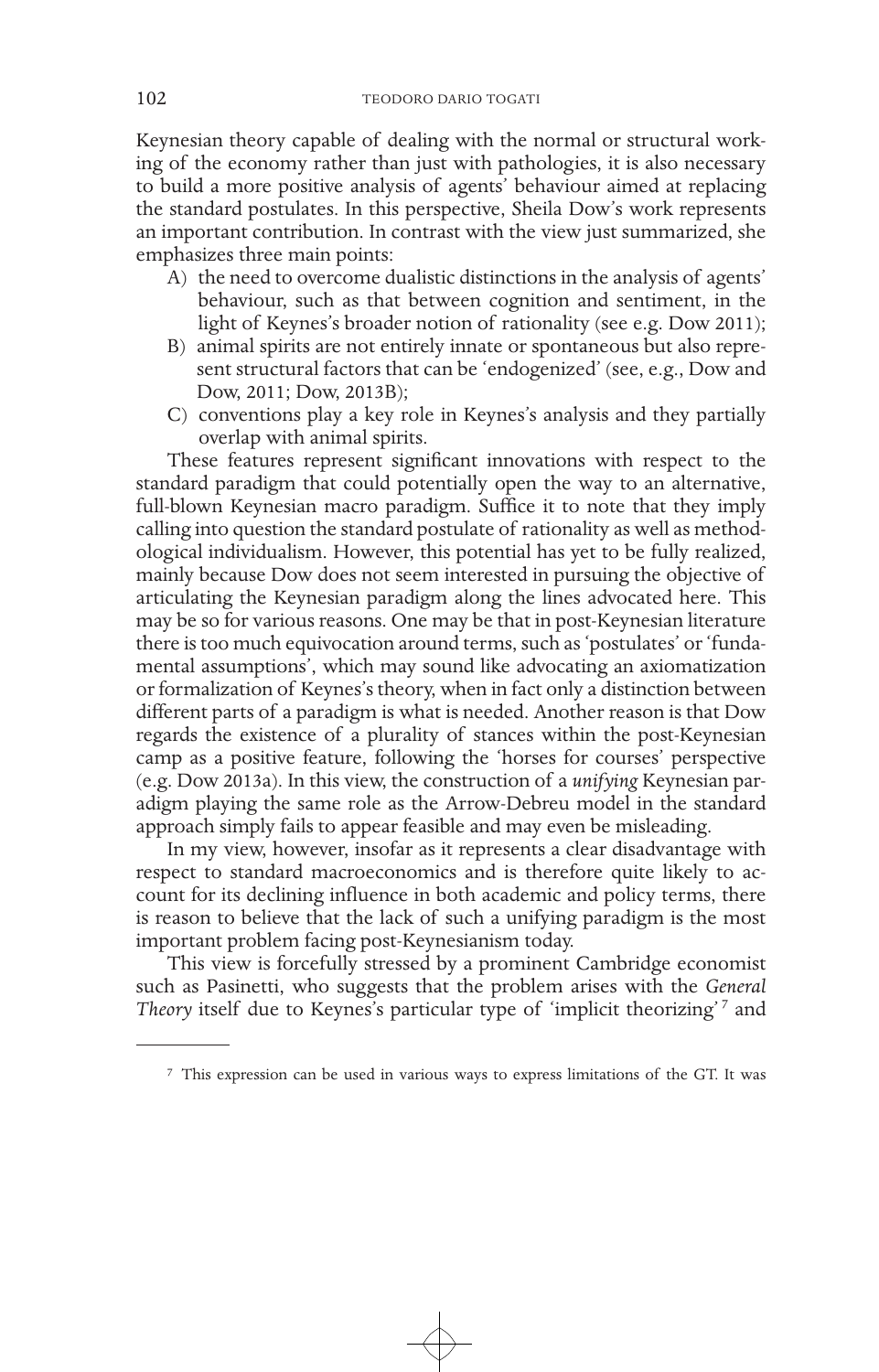is one that post-Keynesians have so far failed to remedy (for this reason he speaks of 'unfinished Keynesian revolution' in the title of his 2007 book):

The model of a pure exchange economy was in fact going through an analytical process that was making it into the most clearly formulated economic theory so far. The Arrow-Debreu general equilibrium model, which has become the quintessence of it, presents itself as an extremely attractive, elegant formulation. Nothing similar has emerged for a monetary theory of production. My feeling is that Keynes and his most direct pupils vastly underestimated the enormous amount of work that such a project would have required. To work out the foundations, and then to erect on them the edifice of a 'monetary theory of production' was a truly gigantic task that would have required the determined effort of many researchers acting within a unifying theoretical framework [...]. Both Keynes and his immediate pupils at Cambridge […] proceeded more on the basis of intuition than on the basis of a clear vision of the logical steps to take. The clarification of these concepts, and especially the search for a comprehensive theoretical framework, has remained widely unaccomplished. Perhaps there was no time to do more (Pasinetti 1999: 11-12).

While sharing this assessment, I add two further points. The first concerns my view of Keynes's 'implicit theorizing' and I wish to elaborate a little on what Pasinetti suggests here, namely that Keynes proceeded mainly 'on the basis of intuition than on clear vision of the logical steps to take'. It can be argued that this means that Keynes failed to clarify a number of issues, such as those mentioned by Sheila Dow herself:

Keynes himself made only limited explicit reference to epistemological and methodological issues in his economic writing. Indeed it has been the teasing out of the epistemology and methodology implicit in Keynes's economics that represented an exciting challenge for post-Keynesian methodologists. But Keynes could perhaps have prevented some of the confusion in interpreting the *General Theory* if he had been more explicit in specifying why he constructed it the way he did. And indeed it was the (mis)interpretations on the part of orthodox economists un the 1940s and 1950s that led to Keynes's ideas being subsumed in the neoclassical synthesis (Dow 2013a: 80).

In the light of this remark, I suggest that one of the things that Keynes failed to do or left implicit – and which today accounts for the lack of unifying paradigm of a monetary theory of production – is that he did not elaborate his vision or meta-model of the economy (reflected in fundamental assumptions) as a separate entity with respect to his model (inevita-

originally coined by Leontief (1936) to define the inconsistency between Keynes's conclusions, such as the existence of involuntary unemployment, with the standard postulates.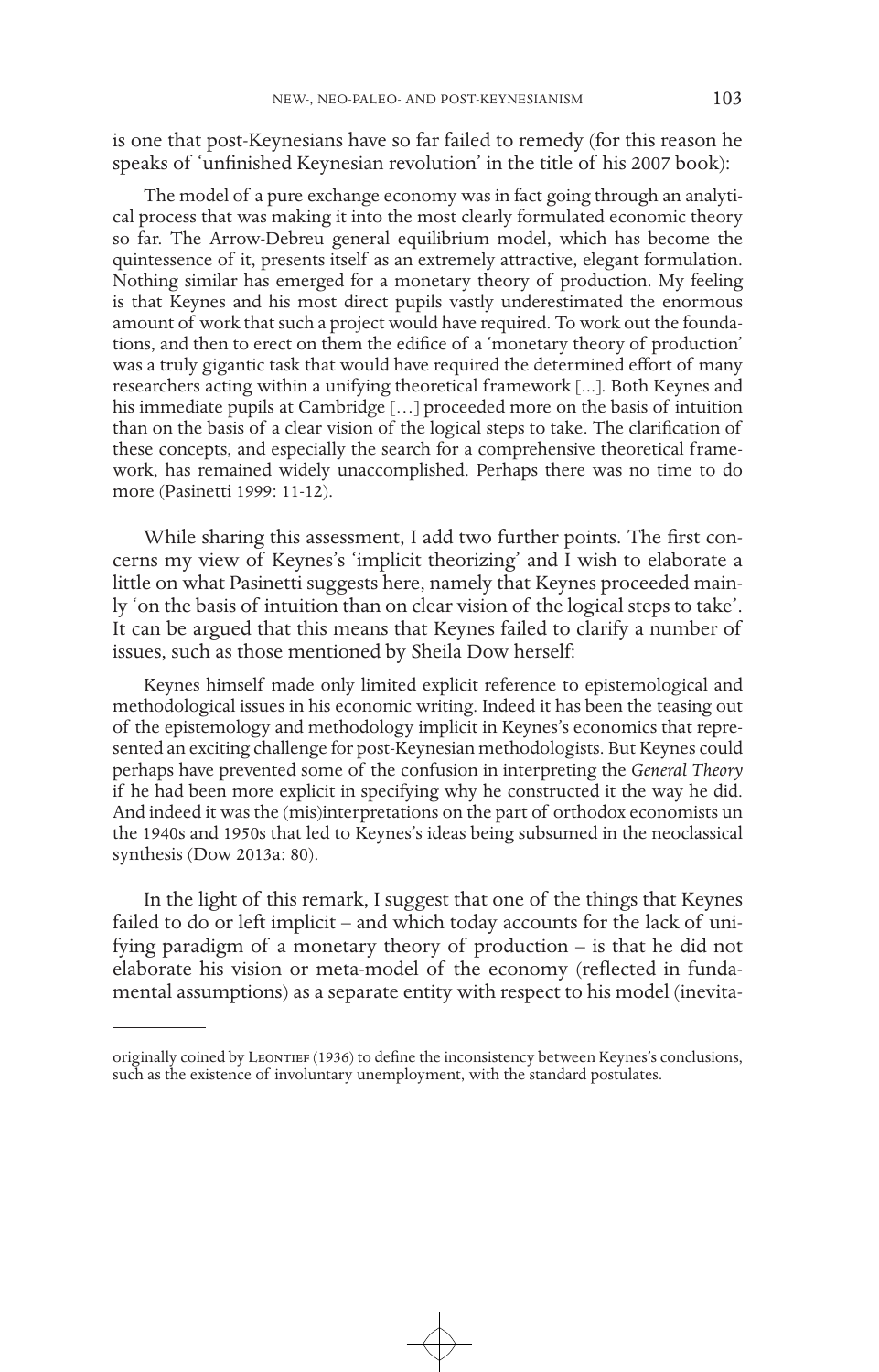bly based on a number of simplifying assumptions), in contrast with what happens in the current orthodoxy. My second point is that to remedy this flaw should be the main aim of post-Keynesians'.<sup>8</sup>

# **CONCLUSION**

By focusing on the role of animal spirits in macro models, this paper leads to one major conclusion, namely that in the present context a paradigm shift in macroeconomics is unlikely to materialize, in contrast with what happened in the 1930s. This is so for two major reasons. First of all, the standard paradigm – despite its predictive and explanatory failures – appears to be a relatively solid construction, built as it is around a unifying framework like the Arrow-Debreu model. Secondly, a number of critics of the standard paradigm, while raising relevant issues, seem to miss the target of building a new paradigm precisely because they fail to rely upon a truly alternative unifying framework.

### **REFERENCES**

Akerlof G.A and R.J. Shiller 2009, *Animal Spirits*, Princeton: Princeton University Press.

- Blinder A. 2007, "Six Fingers to Blame in the Mortgage Mess", *The New York Times*, 30th September.
- Dornbusch, R. and S. Fisher 1990, *Macroeconomics*, New York: McGraw Hill: 5th ed.
- Davidson P. 2009, *The Keynes Solution. The Path to Global Economic Prosperity*, London: Palgrave Macmillan.
- Dow A. and S.C. Dow 2011, "Animal Spirits Revisited", *Capitalism and Society*, 6 (2): 1-25.
- Dow S.C. 2013a, 'Methodology and Post-Keynesian Economics' in G.C. Harcourt and P. Kriesler (Eds.), *The Oxford Handbook of Post-Keynesian Economics*, Oxford: Oxford University Press.
- 2013b, "Animal Spirits and Organisation: A Structural Approach", presented at the Annual Conference of the AHE, London, July.
- 2012, *Foundations for New Economic Thinking*, London: Palgrave Macmillan.
- 2011, "Cognition, Market Sentiment and Financial Instability", *Cambridge Journal of Economics*, 35 (2): 233-249.
- Farmer R. 2014, "Neo-Paleo-Keynesianism: A Suggested Definition", Roger Farmer's Economic Window blog, January 11.
- FRYDMAN R. and M.D. GOLDBERG 2011, *Beyond Mechanical Markets: Asset Price Swings*, Risk *and the Role of the State*, Princeton: Princeton University Press.

<sup>&</sup>lt;sup>8</sup> I develop this point in Togari (2017).